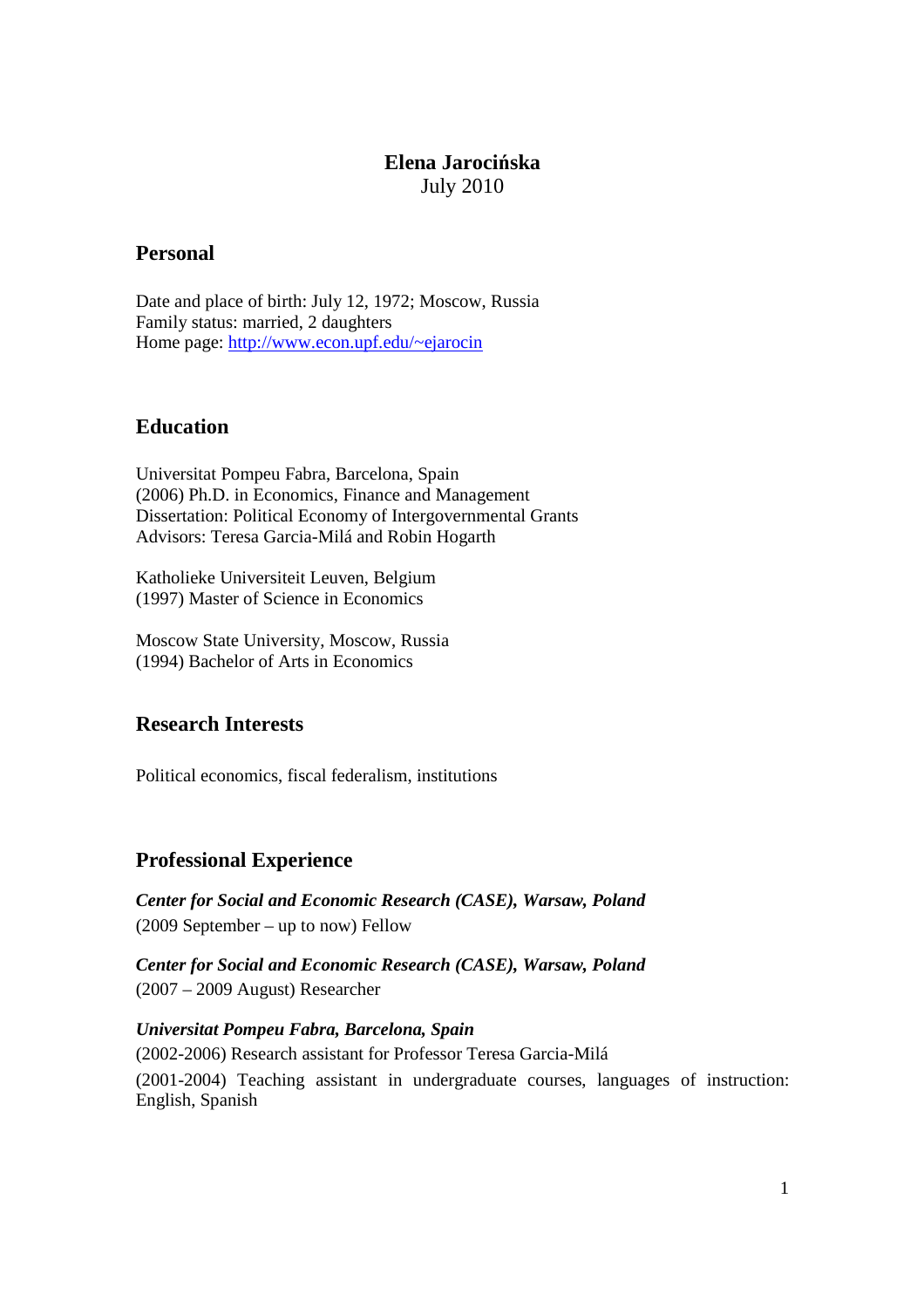### *Center for Social and Economic Research (CASE), Warsaw, Poland*

Republic of Moldova (1999): Advisory Mission, in the framework of the program "Support for the Economic Reform in Moldova" financed by the Open Society Institute, New York

Georgia (1998): Research project on Enterprise Restructuring in Georgia

#### *Institute for Advanced Studies (IHS), Vienna, Austria*

(1999 February-May) Visiting Researcher

*Russian European Centre for Economic Policy (RECEP) Moscow, Russia* 

(1998) Economist, Institutional analysis of the Russian labour market

*Center for Transition Economics (LICOS), Leuven, Belgium*  (1997) Researcher

*Interfax Agency, Moscow, Russia*  (1997) Reporting on economic situation in Georgia

# **Awards**

Spanish Ministry of Science and Technology Scholarship (FPI) - research assistantship at Universitat Pompeu Fabra, Spain

National Bank of Austria grant – research project on Variation of Skill Premia in Russia at IHS

Flemish Ministry of Education Scholarship – participating in a one-year Master Programme at Katholieke Universitait Leuven

### **Seminar and Conference Presentations**

2007 December – 32 Simposio de Analisis Economico, Granada, Spain 2005 June – Workshop on Fiscal Federalism, Carnegie Center, Moscow 2005 August – The 61st Congress of the International Institute of Public Finance, "Macro-Fiscal Policies: New Perspectives and Challenges", Jeju, Korea 2004 May – First Annual Young Economists Workshop at CRISS, jointly organized by University of Rome La Sapienza and Bocconi University

### **Skills**

Fluent English, Polish and Spanish, good German, native language: Russian Econometric programs: Stata, Eviews.